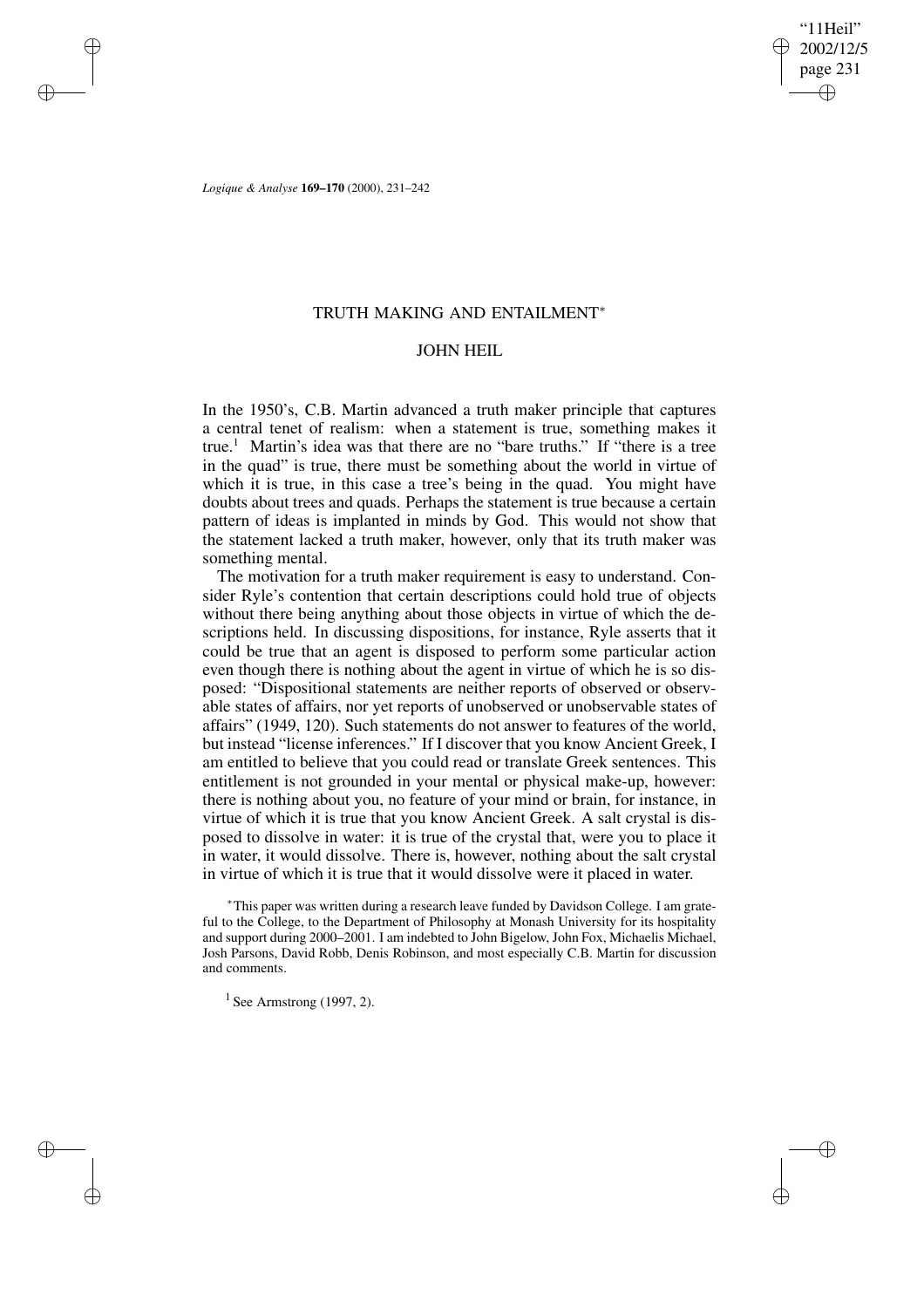232 JOHN HEIL

"11Heil" 2002/12/5 page 232

✐

✐

✐

✐

## 1. *What Truth Making is Not*

Nowadays, few philosophers would be willing to endorse Ryle's conception of dispositionality. A large measure of the resistance issues from an implicit commitment to a truth maker principle: if a statement about the world is true, there must be something about the world in virtue of which it is true. But how are we to understand truth making? In describing the truth maker thesis, I have helped myself to phrases like "in virtue of" and "because" ("There is a tree in the quad" is true because/in virtue of a tree's being in the quad.) What exactly is this because/in virtue of relation? One possibility is that truth making is explicable in terms of entailment.

This is the line taken, for instance, by John Bigelow, who follows John Fox in regarding truth making as entailment: truth makers logically entail truth bearers.<sup>2</sup> According to Bigelow, "Whenever something is true, there must be something whose existence entails that it is true. The 'making' in 'making true' is essentially logical entailment" (125).

Suppose there to be something which is proposed as a truthmaker for some truth. And suppose it is admitted that the existence of that thing does not entail the truth in question. This means that it is logically possible for that thing still to exist, even if what is actually true had not been true. In the actual world, a exists and A is true, say; but in some other possible world  $\alpha$  might still exist, even though A is not true. There must surely be some difference between these two possible worlds! So there must be something in one of these worlds which is lacking in the other, and which accounts for this difference in truth... If something is true, then *there must be*, that is to say there must *exist*, something which makes the actual world different from how it would have been if this had not been true. (126)

Let me note in passing a problem for any view according to which, if  $a$  is a truth maker for A, the existence of a necessitates the truth of A. Take the assertion

(P) If you drank this cyanide-laced tea, you would die.

Suppose  $(P)$  is true in virtue of some object or fact,  $a$ : the existence of a particular cup of cyanide-laced tea perhaps (or this together with your physical make-up and laws of nature). Could we imagine a world that included  $a$ , but in which (P) was false?

Think of a world that included the cyanide-laced cup of tea but included, in addition, your having in hand an antidote. In that case, (P) could be false

<sup>2</sup> See Bigelow (1988); Fox (1987); see also Armstrong (1997, chap. 8). Bigelow is concerned to defend what he calls the Truthmaker Axiom.

✐

✐

✐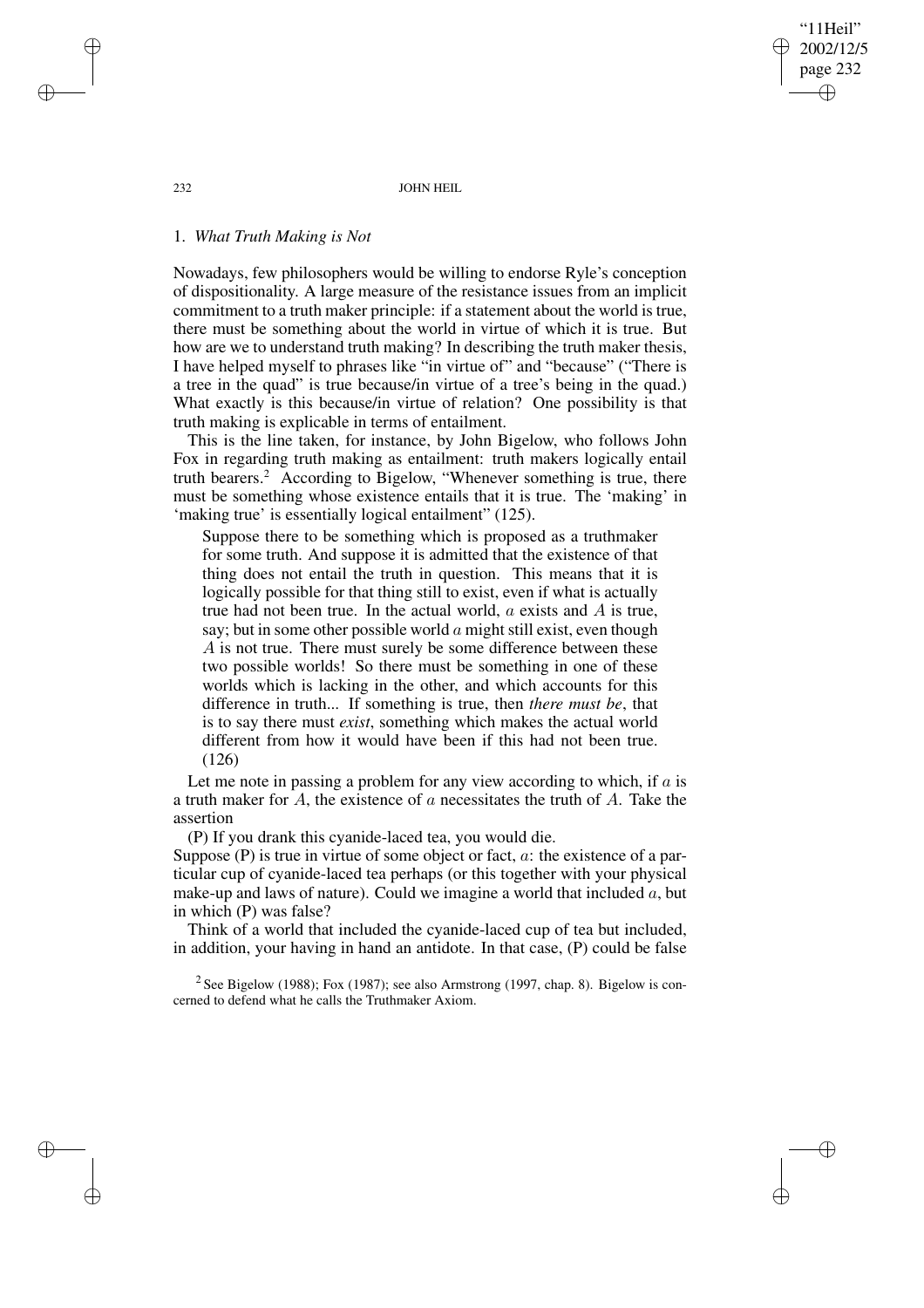✐

✐

✐

✐

despite the presence of a, the object or fact that might be thought to serve as  $(P)$ 's truth maker in the actual world. More generally, an assertion, A, might fail to hold, not because  $\alpha$  is absent, but because  $\alpha$  is accompanied by a defeater.

Difficulties of this kind threaten a particular formulation of the truth maker idea, but not the idea itself. They pose no threat to what I take to be Bigelow's fundamental thesis: if an assertion is true in one situation and false in another, the situations must differ in some way. There is, however, a deeper and more interesting problem for anyone who, like Bigelow, hopes to spell out truth making in terms of logical entailment.

Suppose the Moon's being roughly spherical is the truth maker for "The Moon is roughly spherical." The Moon's being roughly spherical does not logically entail anything. Like the Moon itself, the Moon's being roughly spherical belongs to the wrong category. Bigelow sees the difficulty. Entailment, he notes, is "a relation between propositions." The truth making relation, then, "should not be construed as saying that an object entails a truth; rather, it requires that the proposition *that an object exists* entails the truth in question" (126).

As Bigelow says, entailment is a relation holding among "propositions" or, less mysteriously, among certain kinds of representation. You might doubt this.<sup>3</sup> You might regard entailment as a kind of necessitation relation that could hold between objects, facts, or states of affairs and truth-bearing representations. The relation would mirror entailment relations among propositions or assertions. Suppose  $\alpha$  is some object, fact or state of affairs some truth maker — and suppose A is some assertion made true by a. Now,  $\alpha$  entails  $\ddot{A}$  in the sense that  $\alpha$ 's obtaining or being the case necessitates the truth of  $A: a$  could not obtain or be the case if  $A$  is false.

It is hard to know what to make of this kind of necessitation: a relation putatively holding between non-representational items and the truth values of representations.<sup>4</sup> One possibility is that claims of the form "a entails" the truth of  $A$ ," (when  $\alpha$  is some non-representational object, fact, or state of affairs and A is a representation) is a matter of its being the case that a description of  $a$ , or an assertion that  $a$  exists, could not be true unless  $A$  were

"11Heil" 2002/12/5 page 233

✐

✐

✐

<sup>&</sup>lt;sup>3</sup> As Michaelis Michael reminded me.

 $4A$  plausible rendition of a notion of entailment according to which the obtaining of  $\alpha$ would entail the truth of A, one that did not run afoul of cases of the sort illustrated by the cyanide-laced tea example (§ 1), would amount to a restatement (rather than explication) of the truth making relation — or so I claim.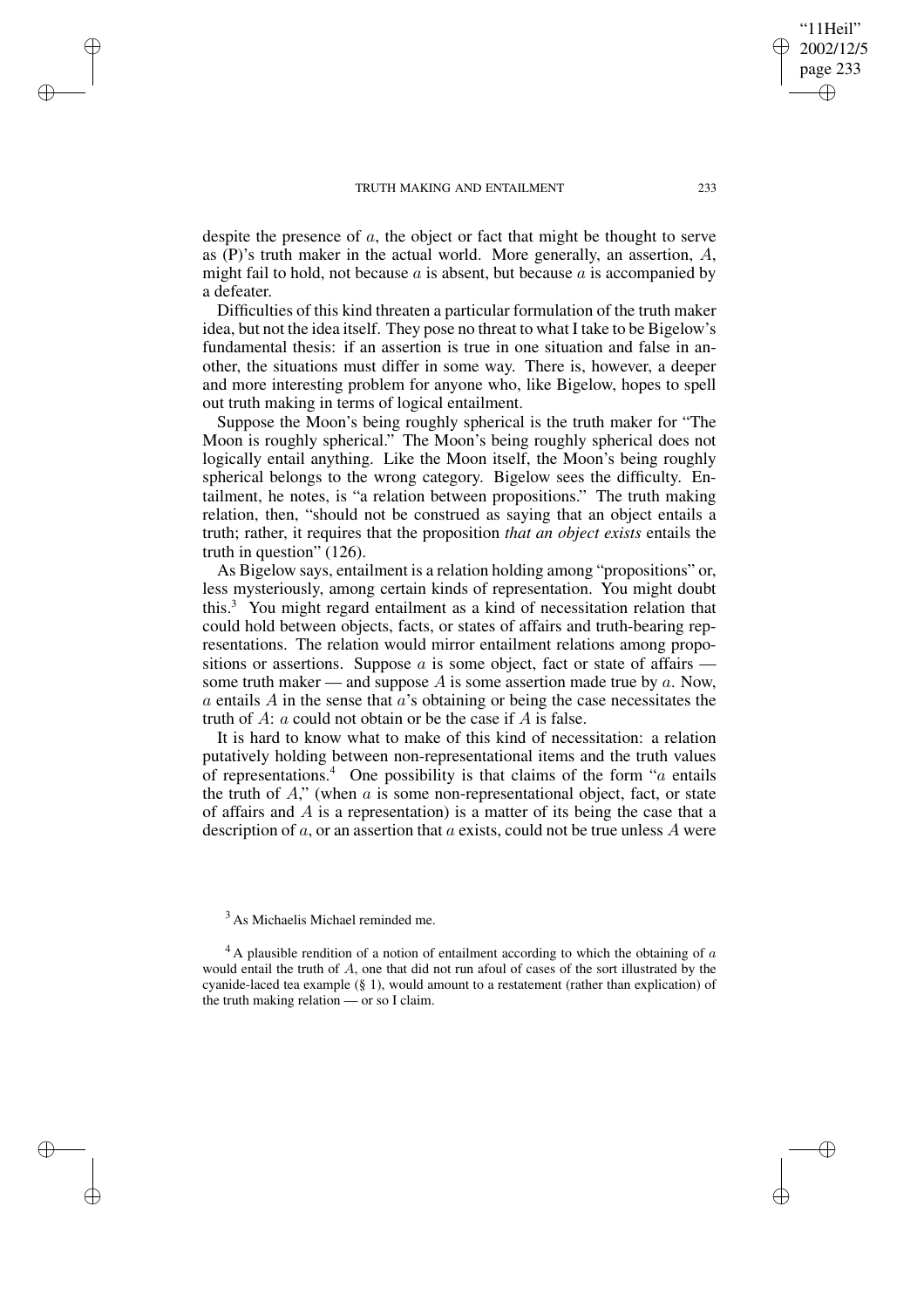"11Heil" 2002/12/5 page 234 ✐ ✐

✐

✐

#### 234 JOHN HEIL

true.<sup>5</sup> This is Bigelow's idea, and it is what most philosophers evidently have in mind when they invoke entailment in these contexts.<sup>6</sup>

Suppose then, as Bigelow suggests, that to say that an object, fact, or state of affairs entails the truth of some assertion is just to say that a representation of that object, fact, or state of affairs logically entails the truth of the assertion in question. Then, if you thought that "The Moon is roughly spherical" were entailed by its truth maker, then, you would be regarding the truth maker representationally. Bigelow puts this by saying that a truth is entailed by the proposition that the truth maker exists. But you will want this proposition to be accurate: you will want it to be true! Now it looks as though we have made no progress in explicating truth making.

Quite generally it is hard to see how an account of truth making that invokes propositions as intermediaries between truth makers and truth bearers could be thought illuminating. The mediating propositions themselves require truth makers. Are these mediating propositions made true by virtue of being logically entailed by further mediating propositions? If so, we have explained nothing; if not, we seem committed to an account of truth making that does not involve entailment. If we have such an account, why not employ it in the first instance? The problem of spelling out the relation between propositions thought to entail truths, and truth makers answering to these propositions looks like the original problem all over again.<sup>7</sup>

Suppose you thought of truth makers propositionally, imagining that there is an especially intimate relation between a truth maker for a given truth and the proposition expressing that truth maker (and entailing the truth). Perhaps the proposition and the truth maker have the same structure. You might then find it natural to let the proposition "go proxy for" the truth maker, replacing talk of the truth maker with talk of the proposition expressing it. Assuming that propositions are kinds of representation, it is easy to see how a proposition might logically entail another representation. Trivially, the proposition

<sup>5</sup> Note that a might itself be a representational item. In that case, a's existence, not its representational content that would be taken to occupy the left side of the entailment relation. Your thinking "I exist" might be thought in this sense to entail your existence quite independently of the significance of that thought.

 $6$  See, for instance Jackson (1998, 4, 24, 25). For Jackson, a complete description of the world couched in a basic-level vocabulary is what does the entailing  $(1998, 26-27)$ .

 $<sup>7</sup>$  An appeal to propositions in this context yields at least three problems: (1) the problem</sup> of providing an account of propositions consistent with their satisfying their presumed job description; (2) the problem of providing an account of the relation propositions bear to assertions expressing them; (3) the problem of explicating the relation propositions bear to whatever it is that answers to them. Problem (3) is indistinguishable from the truth maker problem an appeal to propositions was supposed to help solve.

✐

✐

✐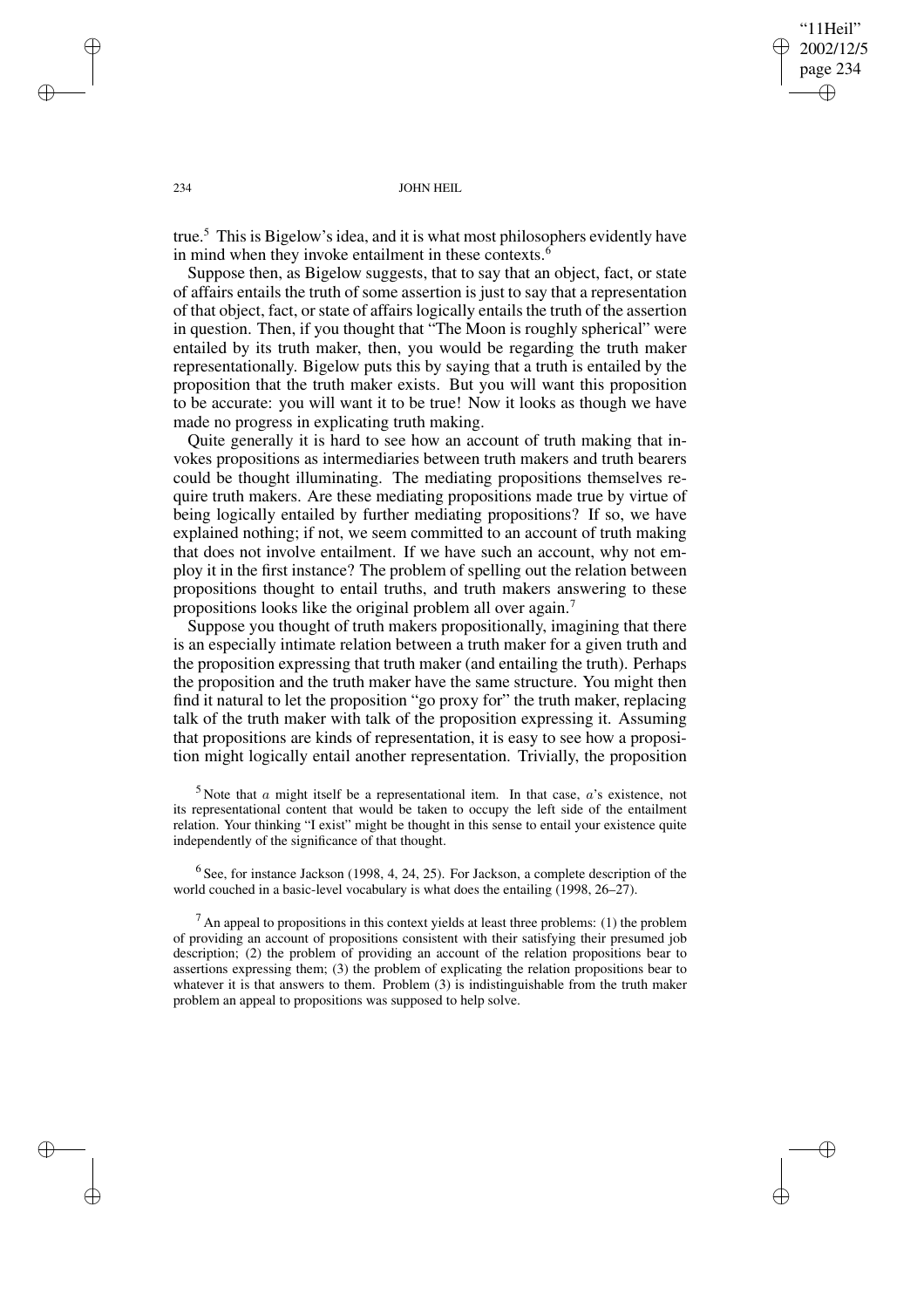✐

✐

✐

✐

expressed by "The Moon is roughly spherical," entails "The Moon is roughly spherical." Similarly, the proposition expressed by "The Moon is roughly spherical" entails "The Moon is roughly spherical or Snoopy is a cat." The proposition expressed by "The Moon is roughly spherical," might be said to entail as well "The Moon has a shape." This would be so if an analysis of the concept of sphericity included the concept of shape. If we thought of truth making in this way, we might easily be led to the idea that there must be an analytical path between truth bearer and truth maker: it must be possible to analyze a given truth bearer and its corresponding truth maker in such a way that the truth maker (more accurately: the proposition that the truth maker exists) could be seen to include the truth bearer.

Let me elaborate on this last point. Suppose you want to know what the truth maker for "Gus is in pain" is. Whatever it is, it will have to entail "Gus is in pain." Could the truth maker be Gus's being in a particular neurological condition? (Could it be true that Gus is in pain in virtue of Gus's possessing some complex neurological property?) Not unless Gus's neurological condition — or rather, the proposition that this neurological condition exists entails "Gus is in pain." But the entailment will hold only if "Gus is in pain" could be analyzed in such a way that it could be seen to be included in a fully explicit description of that neurological condition. This is what I meant by saying that this account of truth making requires an analytical path from truth bearer to truth maker.

Suppose further, as seems likely, that there is no prospect of analyzing talk of pain into talk of neurological conditions or properties. If you insist that truth making is a matter of entailment, you will look elsewhere for a truth maker for "Gus is in pain." <sup>8</sup> Perhaps Gus's being in pain is not a matter of Gus's possessing some complex neurological property, but Gus's possessing some "higher-level" property *realized by* Gus's neurological condition. Gus's possession of this higher-level property, or rather the proposition that it is possessed by Gus, will entail "Gus is in pain." The higher-level property will of course be the pain property. There is no distance at all between this property, or a proposition ascribing it to Gus, and "Gus is in pain."

Were you to take this route, you would be obliged to provide an account of the relation this higher-level property bears to its lower-level realizers. If you are like most philosophers who move in these circles, you might regard this as a mere detail. You will see realism about pain, together with the idea that truth making is entailment as implying that the pain property exists and is distinct from whatever realizes it. You are well on your way to a hierarchical ontology incorporating levels of reality.

 $8$  If you are a certain kind of hard-nosed philosopher, you might regard this as evidence that there are no pains.

"11Heil" 2002/12/5 page 235

✐

✐

✐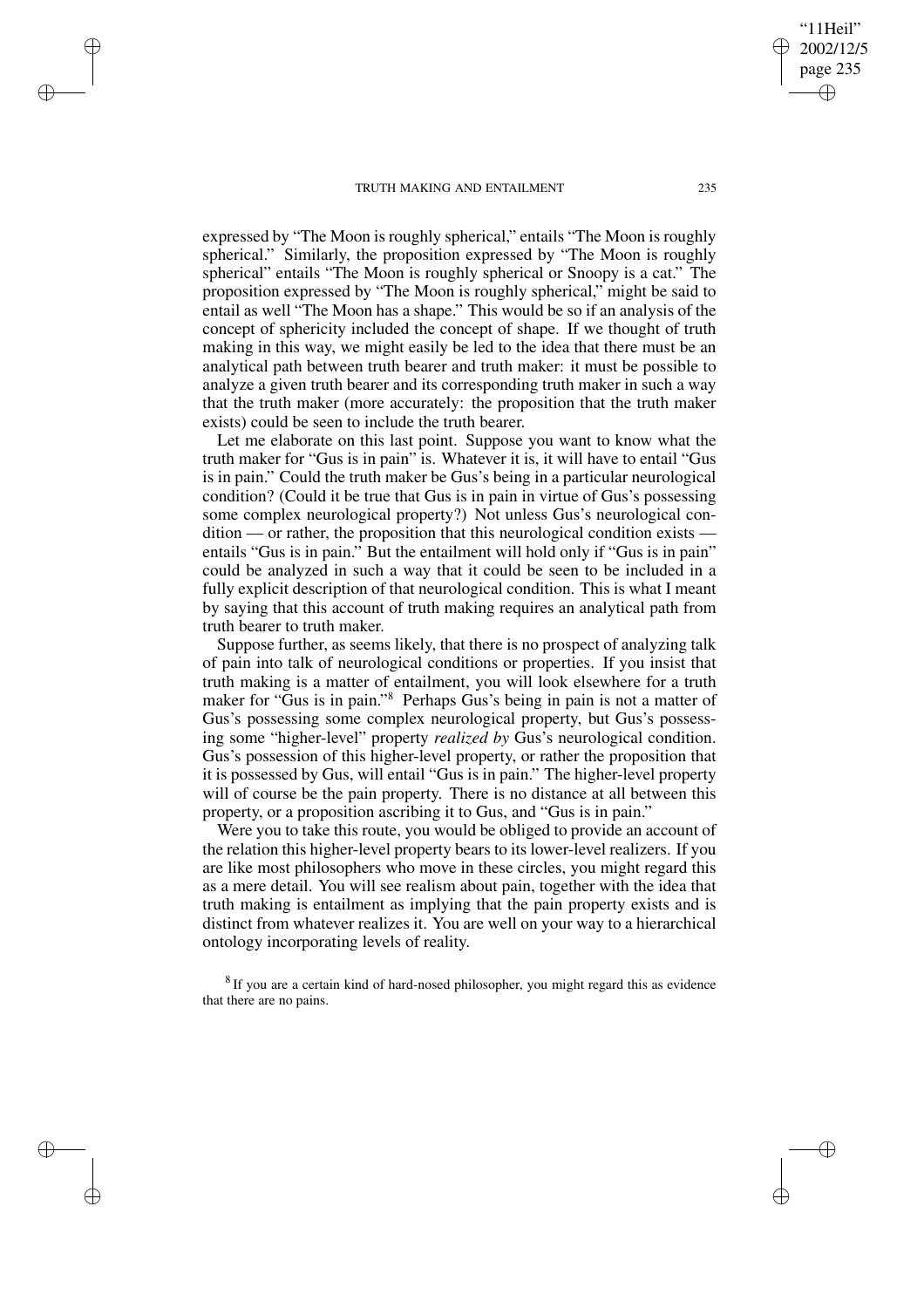"11Heil" 2002/12/5 page 236 ✐ ✐

✐

✐

236 JOHN HEIL

I believe we would do better to give up the idea that we can "read off" features of reality from ways in which we represent reality (the venerable Picture Theory of representation) and with it the idea of truth making as entailment. If we did so (I claim) the currently popular conception of reality as comprising a hierarchy of "levels" would lose its aura of inevitability. If there are levels, these are levels of description or explanation, not levels of being. Truth makers for statements at whatever level are first-order ways the world is (see Heil 1998a, chap. 6; 1999). I have no positive account of truth making to offer. I am doubtful that it is possible to explicate truth making in an illuminating way, that is, in a way that employs simpler, clearer concepts.

Perhaps this is overly pessimistic. Bigelow suggests that we might explicate truth making by invoking supervenience.

The essence of Truthmaker, I urge, is the idea that truth is supervenient on being: that you could not have a difference in what things are true unless there were some difference in what things exist. (132)

Bigelow speaks of supervenience as "a very productive notion;" I am not so sure. $9\text{ }$  My reservations could be put in terms of the truth making requirement. Supervenience is a modal concept. If A's supervene on B's, then the question is: what is it in virtue of which this is so? What is the truth maker for the supervenience claim? If all we know is that  $A$ 's supervene on  $B$ 's, we know only that A's covary with B's. This could be so because A's *are* B's, for instance, or because B's *cause* A's (or A's and B's have some common cause), or because A's are *made up of* B's. Unless we can say something about what grounds the supervenience claim, an invocation of supervenience does little more than reformulate the truth maker principle.

## 2. *The Totality Fact*

A conception of truth making as entailment goes hand in hand with what I have called the Picture Theory. According to the Picture Theory, we can "read off" features of the world from features of linguistic representations of the world (or suitably analyzed linguistic representations). This makes it easy to conflate truths about representations and truths about the world: representations (or representations belonging to a certain privileged class of

 $9$  Bigelow (1988, 132); see Kim (1990); Horgan (1993); and Heil (1998b) for doubts concerning uses of the concept of supervenience. Note that you could accept Bigelow's supervenience claim without thereby embracing the further thesis that truth making is entailment.

✐

✐

✐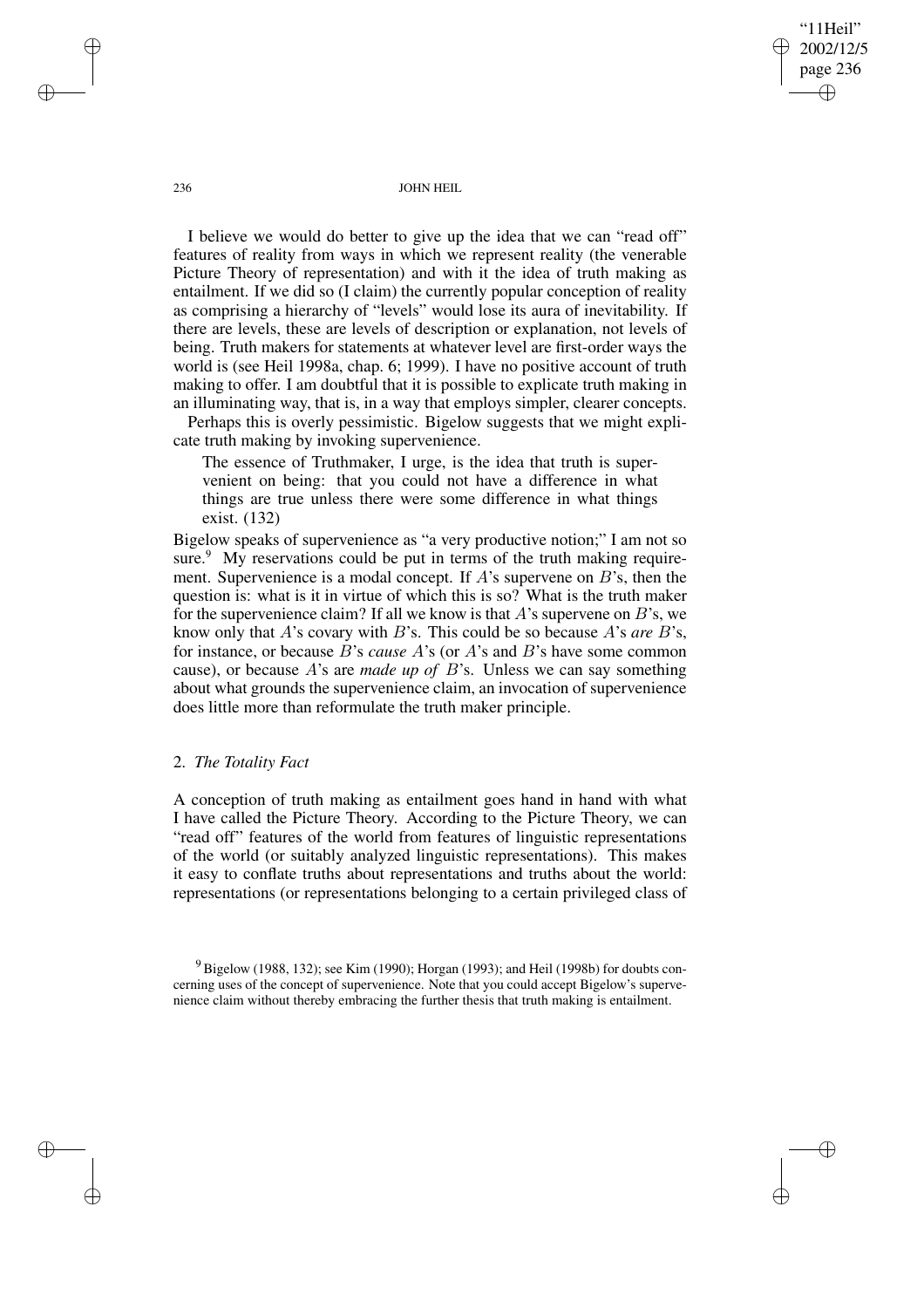representations) go proxy for the world.<sup>10</sup> Let me illustrate what I have in mind.

Consider two cases:

✐

✐

✐

✐

(A) I have five coins in my pocket.

(B) All I have in my pocket is five coins.

Situations (A) and (B) seem obviously to differ. The first, but not the second, will obtain if I have seven coins in my pocket or if I have five coins and a button. Considerations of this sort have led philosophers to argue for the existence of a "totality fact."<sup>11</sup> The fact that all my pocket contains is five coins is in reality a complex fact made up of two facts: (1) the fact that I have five coins in my pocket and (2) the fact that this is all I have in my pocket. This second fact is taken to be an additional fact, something distinct from the fact that I have five coins in my pocket.

You will think complex facts of this kind are needed to serve as truth makers for statements like (B) above if you conceive of truth making as entailment. Here is Armstrong discussing the world as a whole (and substituting "states of affairs" for "facts"):

If it is true that a certain conjunction of states of affairs is all the states of affairs, then this is only true because there are no more of them. If there are more, then the proposition is not true. That there are no more of them must then somehow be brought into the truthmaker. But to say that there are no more of them is to say that they are *all* the states of affairs. This, then, must be brought within the truthmaker. The truthmaker must be the fact or state of affairs that the great conjunction *is* all the states of affairs. (1997, 198)

Thus conceived, the totality fact is a distinctive second-order fact: the fact that these are all the facts. Allowing that the world includes this fact along with all the other facts, enables us to envisage a truth maker for statements like (B), a description of which entails those statements.

In addition to providing an answer to the question, "What is it in virtue of which these are all the  $a$ 's?" the postulation of a totality fact is intended to alleviate the need to introduce negative facts to serve as truth makers for negative existentials. Consider the true assertion,

(C) There are no buttons in my pocket.

"11Heil" 2002/12/5 page 237

✐

✐

✐

<sup>10</sup> In the *Tractatus*, Wittgenstein says, "In a picture, the elements of the picture take the place of the objects" (Wittgenstein 1922/1961, § 2.131; the translation is my own). I leave open whether what I am calling the Picture Theory is what Wittgenstein calls by the same name.

 $11$  See, for instance, Armstrong (1997, chap. 13). David Chalmers dubs the totality fact the "that's all" fact (1996, 85–86); see also Jackson (1998, 26).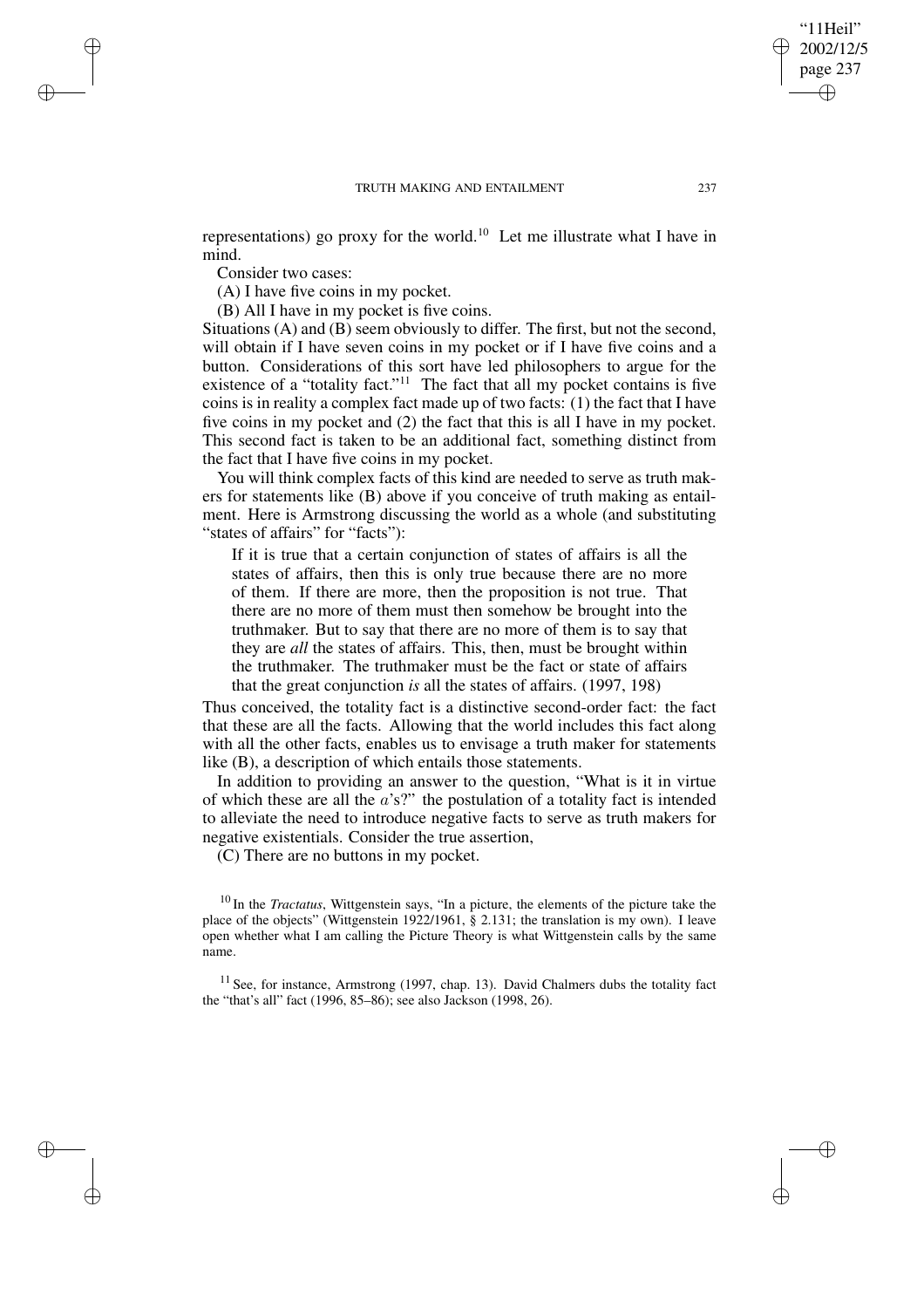"11Heil" 2002/12/5 page 238 ✐ ✐

✐

✐

238 JOHN HEIL

What is the truth maker for  $(C)$ ? It cannot, it would seem, be my pocket's containing five coins. My pocket's containing five coins (or a statement to that effect) would not entail that there are no buttons in my pocket. Suppose, however, we add to the fact that there are five coins in my pocket a further fact: the fact that this is all I have in my pocket. Together, these facts (or propositions asserting their existence) entail that there are no buttons in my pocket.

David Chalmers presses this point in defending his special brand of dualism:

Certain facts involving negative existentials and universal quantifiers are not logically determined by the physical facts, or indeed by any set of localized facts. Consider the following facts about our world: there are no angels; Don Bradman is the greatest cricketer; everything alive is based on DNA. All these could be falsified consistent with all the physical facts about our world, simply by the addition of some new nonphysical stuff: cricket-playing angels made of ectoplasm, for instance... Does this mean that these facts are not reductively explainable? It seems so insofar as there is no physical explanation of why there is no extra nonphysical stuff in our world. That is indeed a further fact. The best way to deal with this situation is to introduce a second-order fact that says of the set of basic particular facts...: *That's all.* This fact says that all the basic particular facts about the world are included in or entailed by the given set of facts.<sup>12</sup>

Thus, "to fix the negative facts, God had to do more than fix the physical facts; he also had to declare, 'That's all"' (1996, 41).

I contend that the need for a totality or "that's all" fact is an artifact resulting from a tendency to conflate representations of ways the world is and ways the world is. This kind of confusion is abetted by the presumption that truth making is entailment. Although it may be the case that (A) and (B) differ as descriptions, it is less clear this implies that what makes (B) true must thereby differ from what makes (A) true. Suppose my pocket is empty. I pick up a coin and put it in my pocket. I repeat this operation five times and stop. I have put five coins in my pocket. I have also made it the case that my pocket contains five coins and nothing more (hence exactly five coins).

Chalmers holds that "the facts about the world are exhausted by (1) particular physical facts, (2) facts about conscious experience, (3) laws of nature, (4) a second-order 'That's all' fact...".<sup>13</sup> He then invokes a "creation myth":

<sup>12</sup> Chalmers 1996, 85–86. Evidently, facts speak for themselves.

<sup>13</sup> Chalmers (1996, 87); for simplicity, I omit a "dubious" fifth fact, "an indexical fact about my location."

✐

✐

✐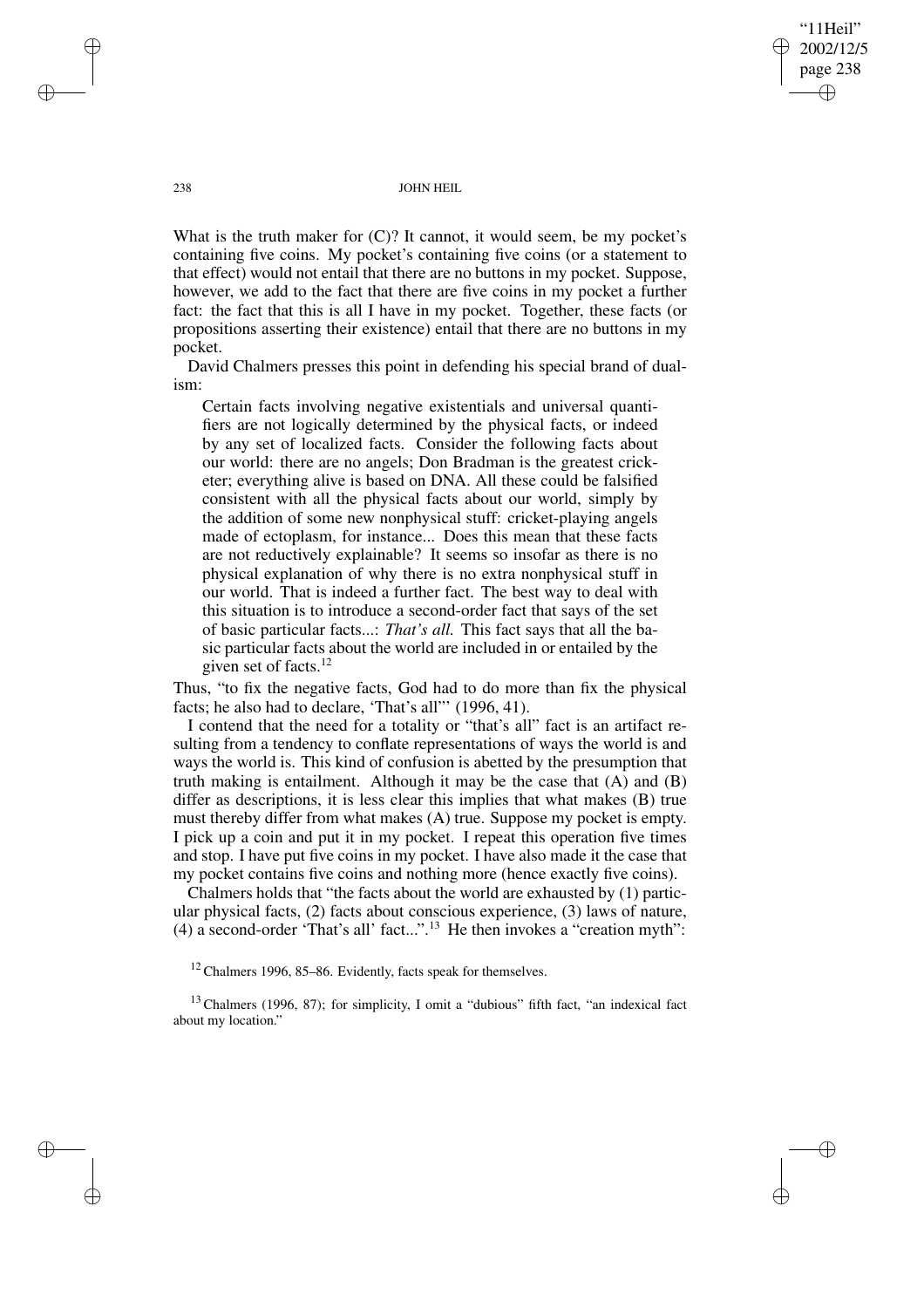✐

✐

✐

✐

Creating the world, all God had to do was fix the facts just mentioned. For maximum economy of effort, he first fixed the laws of nature — the laws of physics and any laws relating physics to conscious experience. Next he fixed the boundary conditions: perhaps a time-slice of physical facts, and maybe the values in a randomnumber generator. These combined with the laws to fix the remaining physical and phenomenal facts. Last, he decreed, "That's all." (1996, 87)

Suppose God had neglected to decree "That's all;" suppose God had merely stopped creating (just as I stopped in adding coins to my pocket). Would anything have been left out of the world? Would negative existentials like "There are no Arctic penguins" lack truth makers? Would our world differ from an identically produced world over which God had intoned "That's all"?

Although it is undoubtedly true that, in order to describe my pocket's contents as consisting of exactly five coins, I must say that it contains five coins, then add, "and that's all," it does not follow from this that my pocket's containing exactly five coins is a matter of there being a fact that my pocket contains five coins plus some additional "that's all" fact. If there is a "that's all" fact, it is no addition of being.<sup>14</sup> When I describe my pocket as containing five coins and when I describe it as containing exactly five coins, the truth maker for these descriptions can be one and the same object, fact, or state of affairs. (And this is not because the object, fact, or state of affairs that serves as truthmaker for the latter includes as a proper part or constituent the object, fact, or state of affairs that serves as truth maker for the former.)

In eschewing a totality fact, must we reintroduce negative facts to serve as truth makers for negative truths or absences? Consider the absence of Arctic penguins.<sup>15</sup> An exhaustive enumeration of Arctic fauna that omits mention of penguins does not entail that there are no Arctic penguins. Such a description could hold of an Arctic that included penguins. To obtain the entailment, we must supplement our description with a "that's all" rider. It does not follow from this, however, that, in making a penguin-free Arctic, God must create the Arctic with its assorted fauna (omitting penguins) then do something else: institute a "that's all" fact. God will have succeeded in making it the case that there are no Arctic penguins by creating an Arctic bereft of penguins, then stopping.

"11Heil" 2002/12/5 page 239

✐

✐

✐

 $<sup>14</sup>$  Differently put: once God stops his act of creation, the "that's all" fact "logically super-</sup> venes." See Armstrong (1997, 11–13); Chalmers (1996, 36, 38, 41).

<sup>15</sup> See Lewis (1992); Martin (1996).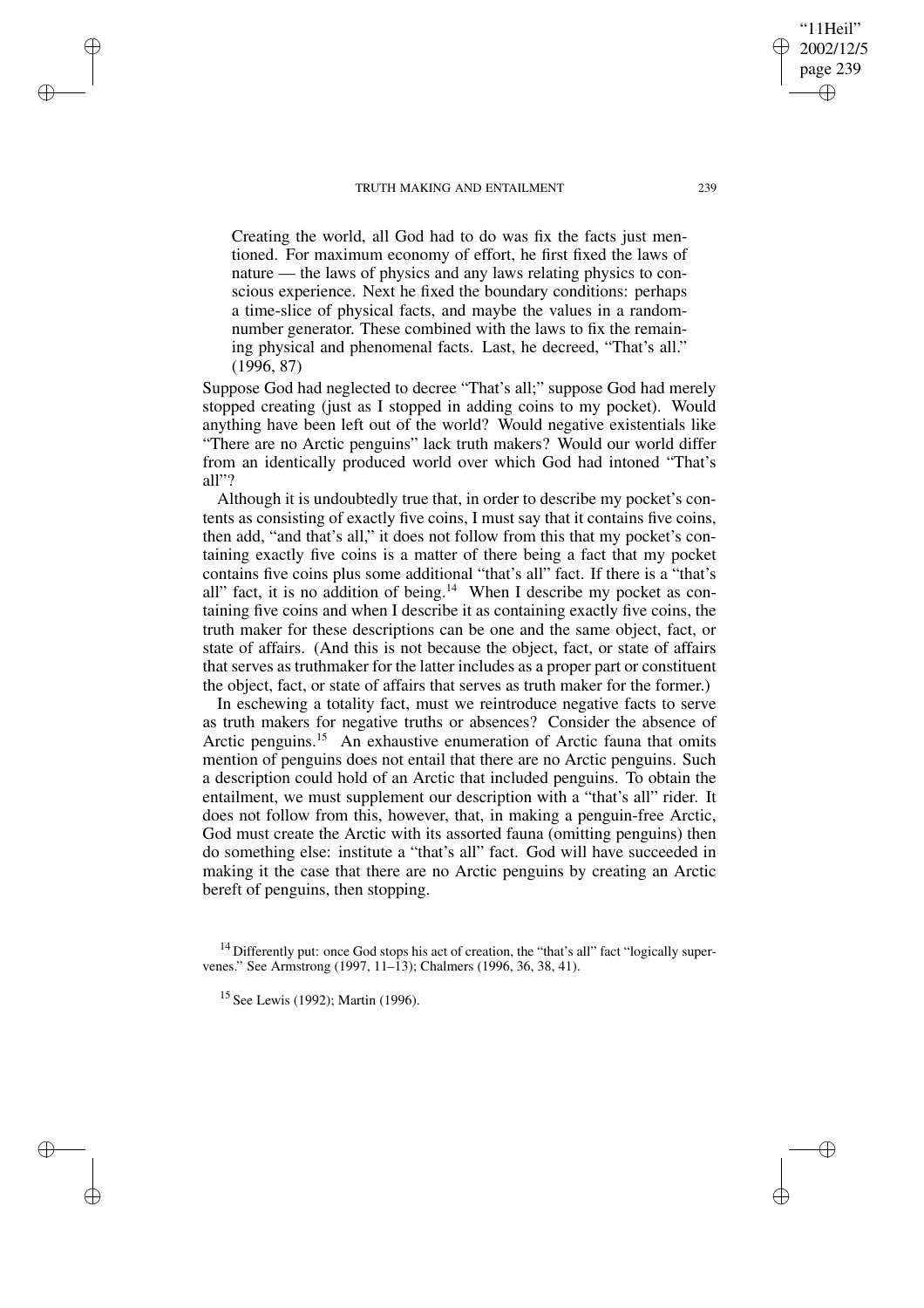"11Heil" 2002/12/5 page 240 ✐ ✐

✐

✐

240 JOHN HEIL

The imagined need for special "That's all" facts stems, I suggest, from the assumption that truth making is entailment. Entailment is a relation among "propositions," or, more generally, a relation among representations. When we cast about for the truth maker for "I have exactly five coins in my pocket," we are led to representations of truth makers rather than the truth makers themselves. We note that "There are five coins" does not entail that there are exactly five coins, and so conclude that something more is required: a "that's all" fact. Similarly, when we look for a truth maker for "There are no buttons in my pocket," we represent potential truth makers. We recognize that "My pocket contains five coins" does not entail that it contains no buttons, although "My pocket contains five coins and that's all" does, and conclude that the truth maker must be a complex fact that includes my pocket's containing five coins plus a "that's all" fact.

My suggestion is that a totality or "that's all" fact would involve no addition of being. Once God ceases His creation, once I stop putting objects in my pocket, the totality fact, if there is one, "logically supervenes." (Think of talk of logical supervenience as a pretentious way of expressing the nothingover-and-above relation.) It is easy to miss this point owing to inherent limitations in linguistic representations of totalities.<sup>16</sup>

## *Appendix: Martin's Objection*

C.B. Martin offers a deceptively simple objection to the idea that truth making is entailment.<sup>17</sup> Consider truth bearers: whatever is made true by truth makers. What are the bearers of truth? Some say propositions. But what is a proposition? Some say sets of possible worlds. A set of possible worlds is not something that could be true or false, however. Truth and falsehood apply to representations. Whatever propositions are, if they are the sorts of entity that could be true or false, they are representations. Now, suppose truth makers themselves (and not, on pain of regress, propositions asserting the existence of those truth makers) entail truth bearers.<sup>18</sup> And suppose, as well, that truth makers are ways the world is. Then it seems to follow that,

<sup>16</sup> These limitations may or may not be present in other forms of representation. I can draw a picture of a room containing exactly three chairs — or three chairs and nothing more — by drawing the room, drawing three chairs, then stopping. I need not add a "that's all" element to the picture.

 $17$  The objection is advanced in Martin's "On Lewis and Then Some," 43–48 in this volume; see also Musgrave (2001, 49).

 $18$  Strictly, truth makers would necessitate the truth of truth bearers, but it is hard to see how they could perform this feat without thereby necessitating truth bearers.

✐

✐

✐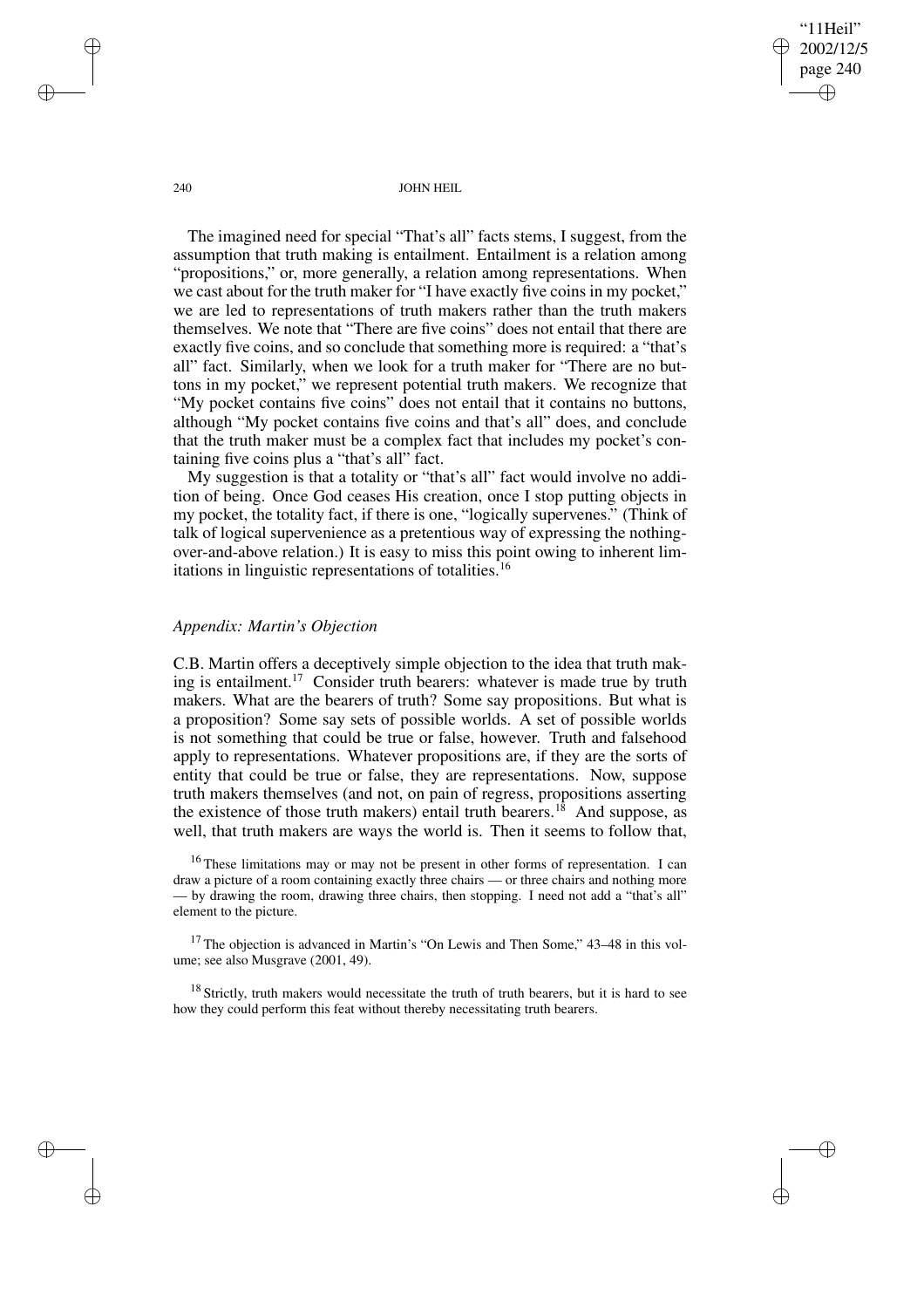✐

✐

✐

✐

for every way the world is, there is a representation of its being that way. This is hard to swallow.

Suppose propositions are the bearers of truth. Propositions are abstracta. Allowing that there is a proposition corresponding to every way the world is or could be involves a multiplication of entities, but in a way many philosophers would find unobjectionable. Propositions take up no space. Propositions do not come for free, however. If you appeal to propositions to explicate truth making, then you owe the rest of us an account of propositions and relations of these to the truth makers and to ordinary representations, items whose truth and falsity we care about. It is hard to see how an appeal to propositions in this context could be thought illuminating. If truth bearers are concrete representations, we need some account of the relation these bear to truth makers. If propositions are introduced as intermediaries connecting concrete representations and truth makers, we need an account, both of the "downward" relation between propositions and truth makers, and of the "upward" relation between propositions and concrete representations.

We could give up the idea that truth bearers are propositions and return to the simpler thought that truth bearers are ordinary representations, linguistic or otherwise. If we do this, however, and if we continue to regard truth making as entailment, we are left with the odd idea that, for every way the world is or could be there is a concrete representation. Unlike propositions, such representations do take up space. No finite world is big enough to hold concrete representations of every way it is or could be.

Davidson College and Monash University

## REFERENCES

- Aleksandrowicz, Dariusz and Russ Hans Günther, eds. 2001 *Realismus – Disziplin – Interdisziplinarität*. Amsterdam: Editions Rodopi.
- Armstrong, D.M. 1997 *A World of States of Affairs.* Cambridge: Cambridge University Press.
- Bigelow, John. 1988 *The Reality of Numbers: A Physicalist's Philosophy of Mathematics.* Oxford: Clarendon Press.
- Chalmers, David. 1996 *The Conscious Mind: In Search of a Fundamental Theory*, New York: Oxford University Press.
- Fox, John. 1987 "Truthmaker." *Australasian Journal of Philosophy* 65: 188– 207.
- Heil, John. 1998a *Philosophy of Mind: A Contemporary Introduction.* London: Routledge.
- Heil, John. 1998b "Supervenience Deconstructed." *European Journal of Philosophy* 6: 146–55.

"11Heil" 2002/12/5 page 241

✐

✐

✐